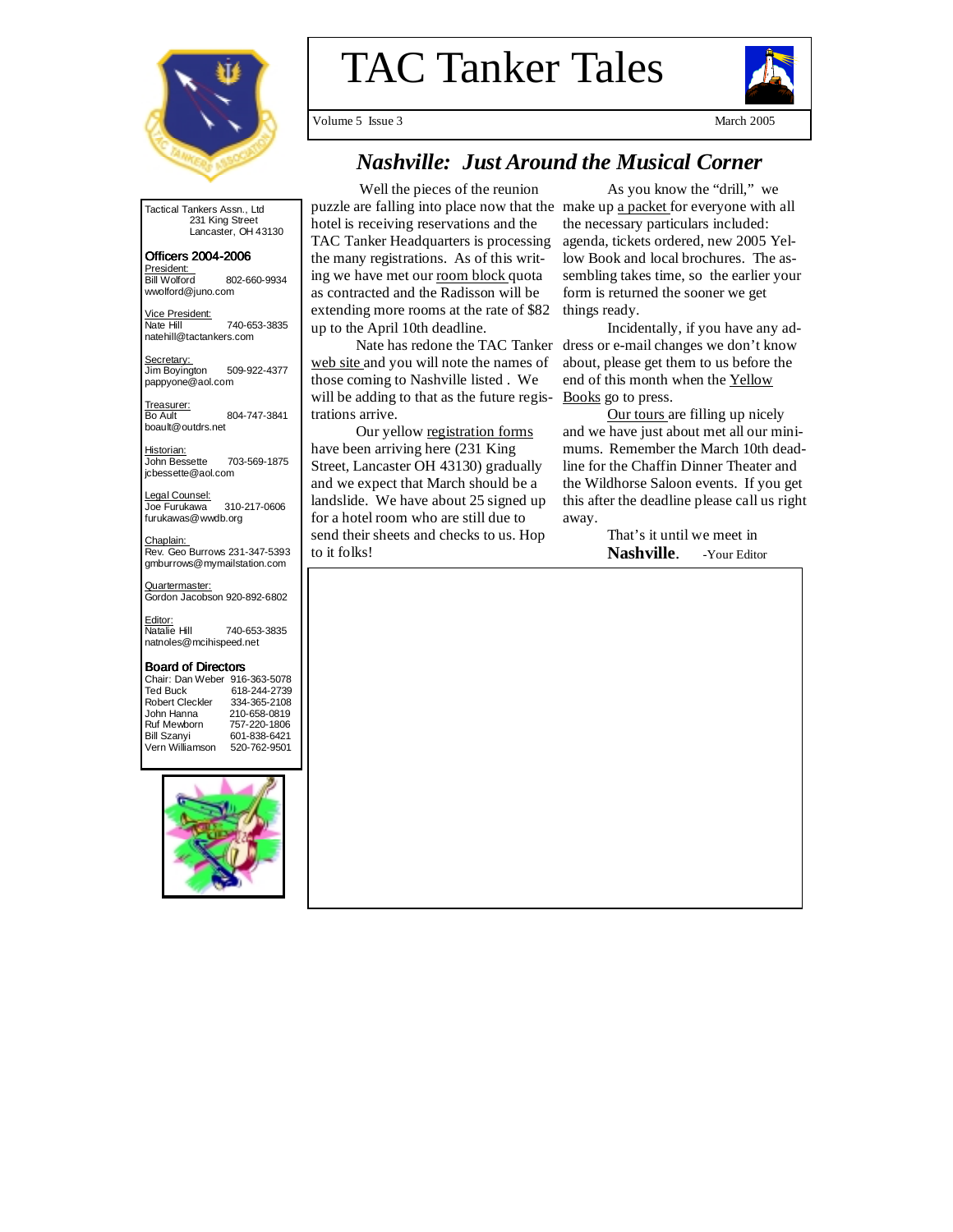# **Memorial Update** *By Dan Weber, Chairman, Board of Directors*

 Our memorial work progresses and we are at a point where I believe we have pretty well decided what we will have etched on the stone.

 The front side of the black stone will have at the top these words in caps: TAC TANKERS ASSOCIATION MEMORIAL 1953-1965. Below that will be an etching of a KB-50 with three receivers; an F-101 on the right reel, a B-66 on the tail reel and an F-100 on the left reel.

 Beneath that we will have some more engraving with the first paragraph stating that the memorial is dedicated to the organizations and families of the personnel who supported in-flight refueling during the Cold War and Vietnam War. The second paragraph will mention the aircrews and support personnel who flew and maintained the KB-29s and KB-50s projecting tactical airpower around the globe.

 The third paragraph will acknowledge that in-flight refueling was involved in TAC being awarded the MacKay Trophy in 1958. Below that will be the dedication date of May 2006 and to the right of the text paragraphs will be an etching of the MacKay Trophy.

 The backside will have these words repeated "TAC TANKERS ASSOCIATION MEMORIAL- 1953-1965." Below that will be the etchings of the wing and squadron patches.

 Very soon we will have the text and etching details worked out and then we will submit the ideato the stone company in Xenia, Ohio, for some cost estimates. Depending on these estimated costs we may modify some of the text engravings or photo etchings.

 There will still be much to do such as getting the Museum's approval, finding a site in the Memorial Garden, and so on. In succeeding news letters we will keep the membership up to date on our progress on this worthy cause—our legacy..

 **Late Bulletin!!** We now have the text and etching details mostly complete and our plan has been sent to the monument company in Xenia, OH for cost estimates. They have replied with the following figures: Black granite monument which is approximately six feet high by 4 feet wide— \$11,900; Etching the above information on the monument— \$2500; Concrete to provide walks and landscaping around monument—\$2500; State sales tax— \$1138.

 You can see that to provide our legacy to the world is not going to be cheap and since it is the only recognition we will ever get we sure do not want it to look paltry. Given these figures, the staff welcomes any and all financial help with the funding. When you see the final product at the dedication next year, I am sure you will agree that a \$100 donation or more would be appropriate.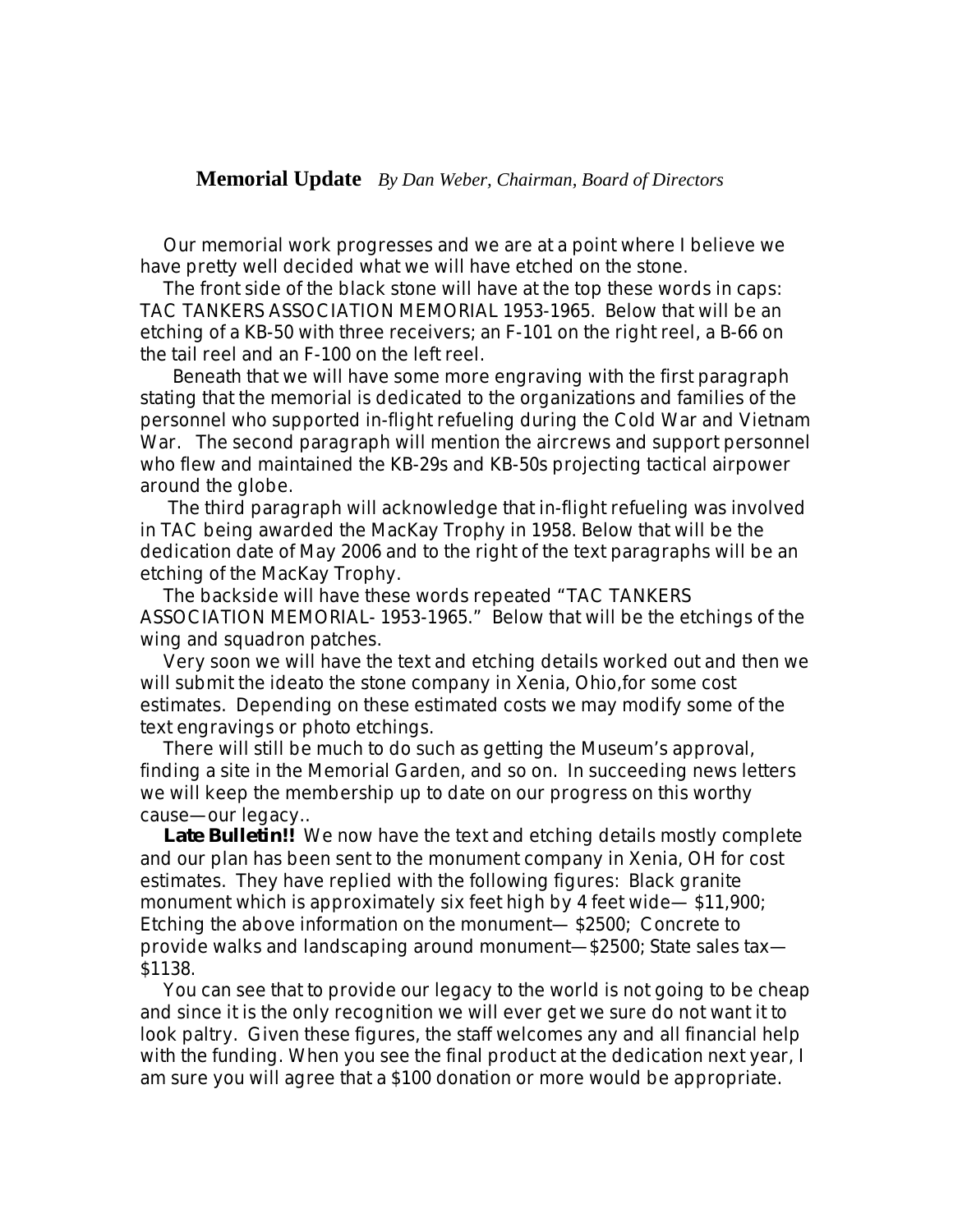### **The President's Corner** *By Bill Wolford*

Greetings from a snowy, cold, brrrrr Vermont.

 The ground hog has seen his shadow and it looks like he was certainly right this time. We know that spring is inevitably on the way and can hardly wait for it. Our daughter Fran, who is at Goodfellow AFB in Texas had the audacity to tell us she was wearing shorts outside to take a walk, while we on the other hand are still wearing many layers to keep warm.

 As many of you know, I manage a couple of H&R Block tax offices and am very busy from the 3rd of January until the 15th of April. Our offices are open 9 to 9, seven days a week which keeps me from giving Shirley too hard a time. (note from Shirley: It's actually worse than being a golf widow, but at least it's only for a few months). Although the hours are long, I enjoy the work and the camaraderie which I've built up over the past seven years. But I must say, I'm glad when April 15th gets here.

 We are eagerly looking forward to the reunion in Nashville in May. By then we hope the Memorial Committee will have the final photos of our memorial stone. So far all that I have seen looks just great. Congrats to Dan, Rufe, Ted and the rest of the crew. We hope there is enough time to have everything ready and in place by the 2006 Reunion.

 The Nashville reunion should be a great time. It's a beautiful setting and Natalie has lined up many outstanding extras for everyone. We were fortunate to visit this area last year with Nate and Natalie and I think there is something there to interest each of us.

 It's time for us to remember all the men and women in the military serving our country so well even though the media tries to belittle and demean their selfless efforts on behalf of others. Please keep them in your prayers and also the many of our members who are suffering the 'ravages' of older age.

Best regards to all, Bill Wolford

 $\mathbf{\mathbf{\mathsf{N}}}$ 

#### **New Life Members**

Larry A. Apel, Lincoln NE-429 Carl W. Baumann, Vacaville CA-427,429 Robert N. Beaty, Louisville KY431 Jack E. Boehm, Sarasota FL-429,420 Joel H. Chamberlain, Redondo Bch CA-431 John R. Clyde, Highland UT-431 Herb L. Crone, South Bend IN-622 Jack Dawson, Mena AR-421 Bill F. Eads, Leesburg FL-421 Ron D. Engle, McFarland WI-421 Eugene M. Ficken, Berlin WI-622 Britt Glover, Venice FL-431 Bobby Gwaltney, Woodstock GA-420,622 John D. Halm, Ackworth GA-421 Charles Hpopvich, Felton DE-429 Howard L. Mathews, Lake Charles LA-420 Harold F. McAbee, Dawson Springs KY-622 Anne Mills, Lancaster PA (author) Ron J. Morin, Oldsmar FL-429 Jack C. Nicewander, Bella Vista AR-429 Bobby E. Oliver, Sycamore GA-431 Jim W. Parker, Oklahoma City OK-431,420 Jerry F. Reed, Sykesville MD-429 Charles J. Regi, Dry Run PA-427 Roy C. Thompson, Woodburn OR-431 Bobby Yow, Ft. Worth TX-622

#### **Welcome New Members**

Ward L. Cole, Jacksonville FL-431 Gene L. Hollingan, Bryan TX-420 Bill Jackson, Colonial Beach VA-427 Terry R. Larson, El Paso TX-431 Anthony C. Pronier, Long Beach CA-431

# 

#### **Membership Report:**

 With our December Newsletter we sent out 125 renewal slips for those whose dues expired at the end of 2004. The returns have been very positive. We received 71 back including 21 Life memberships, 9 for 3 years, 12 for 2 years and 29 for 1 year.

 Of the remaining "out there" we assume some will be "lost" in the desk work, those whose health and finances make joining a hardship, and some may have passed on, to be learned latersometimes several years later.

 We have also had 8 new members join the organization, 3 of which sent in their \$100 right off the bat to be come Life members and one was a reinstatement.

 For your information, if yours dues is to be renewed at the end of this year, you need to get your check to us by the first of March 2006 or you would be dropped off the mailing list. That gives you almost three months (Dec, Jan and Feb) to sit down and pen out your check and send it in with the bottom of the dues notice.

 OR…..you could become a Life Member and never have to receive another dues notice again!!



ĥ ĥ Ŋ

Ŋ Î Î ĥ ĥ Ŋ

ij 0 Ŋ

A A A A A A A A A A A A A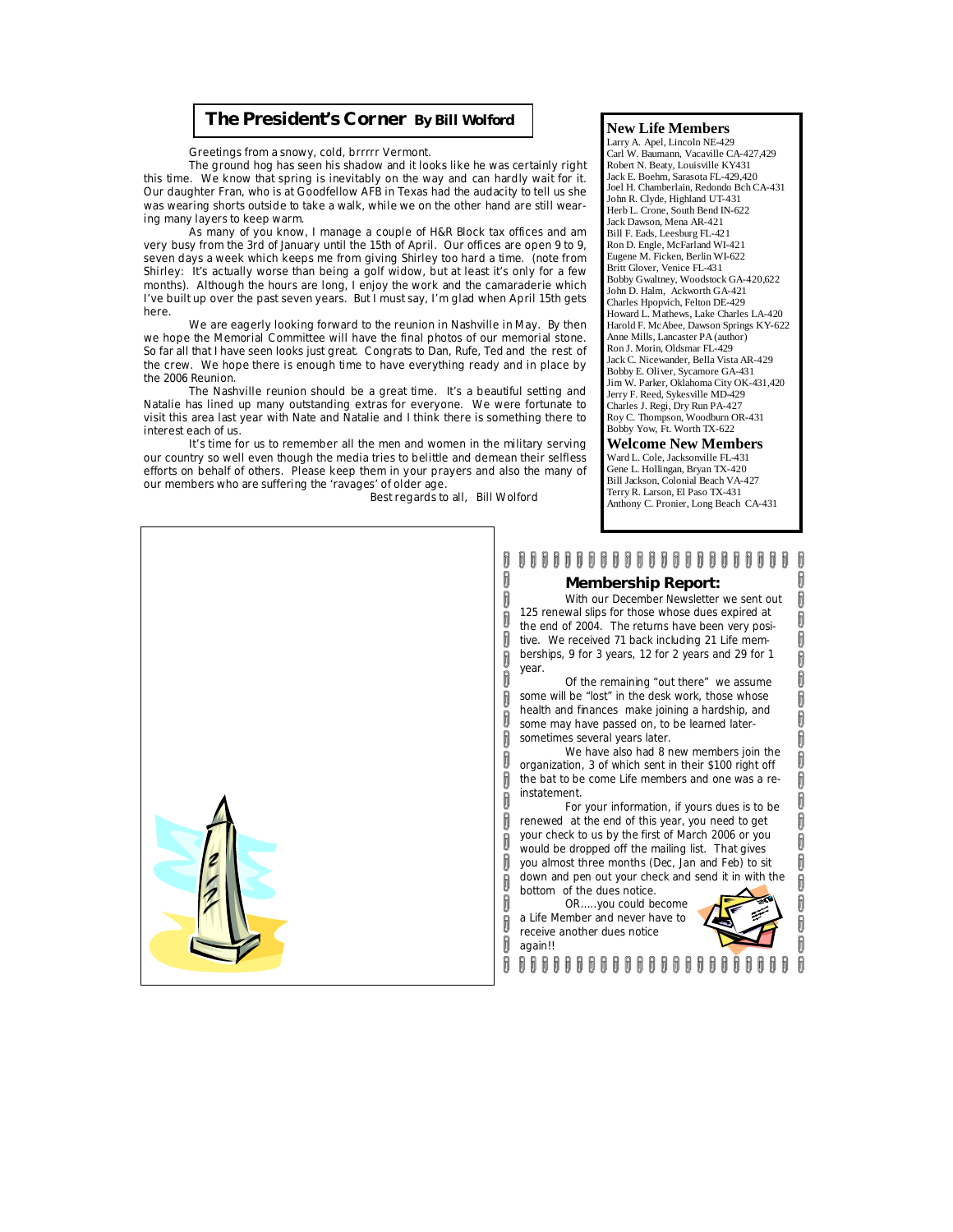**Letters Received From Our New Members** 



#### Robert N. Beaty of Louisville KY (February 2005)

 After release from active duty in 1960, I got into Secondary Education as a Science teacher. In 1970, I was promoted to High School Guidance Counselor where I remained until retirement in July 1, 1988.

 After active duty in July 1963, I got into an active Air Force Reserve Unit flying C-119s, as navigator where we were called to active duty in May 1968, and remained on active duty for just one a year being released June 1968.

 During this time we trained to fly the AC-119 gunship and I spent five months in Viet Nam flying gunship missions at night. The Reserve Unit and Wing 434th was located at Bakalar AFB, Columbus IN. After release from active duty, the Unit was transferred to Grissom AFB, Peru IN and changed to a fighter unit without navigators. This was in early 1970.

 I transferred to a CAP Unit at Bowman Field, Louisville KY, remaining there until getting an assignment as navigator with the 302nd Wing (Buckeye Wing) 356 Sqdn. at Rickenbacker AFB, Columbus OH. In July 1973,I was flying C-123s as navigator. I was there until retiring Dec. 31, 1979. I am presently in Ft. Meade FL where we spend January-March. Hobbies are golf and gardening. I am married to Joyce and we have in March 1965, then retiring in June of the same year. two daughters and two grandchildren.

### Bobby M. Gwaltney of Woodstock GA (420 and 622)

\_\_\_\_\_\_\_\_\_\_\_\_\_\_\_\_\_\_\_\_\_\_\_\_\_\_\_

 I was stationed at England AFB at the inception of the 420th Air Refueling Squadron until it went to England (UK). Was transferred to the 622nd AREFS until my discharge in September 1955. I worked at Lockheed Martin Aircraft Corporation for 40 years, retiring July 31, 1996. Have been doing what I want to since.

# $\overline{\phantom{a}}$  ,  $\overline{\phantom{a}}$  ,  $\overline{\phantom{a}}$  ,  $\overline{\phantom{a}}$  ,  $\overline{\phantom{a}}$  ,  $\overline{\phantom{a}}$  ,  $\overline{\phantom{a}}$  ,  $\overline{\phantom{a}}$  ,  $\overline{\phantom{a}}$  ,  $\overline{\phantom{a}}$  ,  $\overline{\phantom{a}}$  ,  $\overline{\phantom{a}}$  ,  $\overline{\phantom{a}}$  ,  $\overline{\phantom{a}}$  ,  $\overline{\phantom{a}}$  ,  $\overline{\phantom{a}}$ Gene L. Holligan of Bryan TX (February 2005)

 After my tour of duty in the Air Force, I went to work for the Meteorology Dept, Texas A&M University. We did weather data all over Texas and in Hanford, Washington. I attended Texas A&M in Electrical Engineering and worked for the Engineering Testing Lab, testing motors for independent companies.

 Then I decided to try my hand at teaching at Central Texas College in Killeen, TX. This lasted about two years and I went into business for myself, which was very good, but in 1977, I had to retire because of my back.

fifteen years, which was very enjoyable and got to work with some of the people who flew FIFI, the only flying B-29.

#### Terry R. Larson of El Paso TX (February 2005)

\_\_\_\_\_\_\_\_\_\_\_\_\_\_\_\_\_\_\_\_\_\_\_\_\_\_\_\_\_

 After my enlistment in the 431st at Biggs AFB, El Paso TX, was over in 1964, I went to work for Texaco Refinery for 16 years, then retired after 20 years with the Ysleta Independent School District as Head Custodian.

 I was contacted by an email from Sgt. Davis at Biggs Aviation Operations and invited to attend the 80th Anniversary of the naming of Biggs AFB/Biggs Army Airfield. At this function, I was also contacted by the Ft. Bliss Museum, asking for my help in setting up a section for Biggs AFB, as the only history that they had of the base ends in the early 50s.

 **ALERT**: **If any former Air Force members who were at Biggs after the 50's and have any pictures of Biggs and /or other items of interest from the 60s, let me know. I am interested in pictures of the barracks and other buildings, before they were torn down.** 

 **I know that there are many personnel who were at Biggs in the 431st while I was there (1961-64) whose names were not on the TAC Tankers membership list. If you were in the 431st, pass the word of this membership list which is available to them. Word of mouth works!! I can be contacted at tlarson1007@aol.com or 915-592-2195.** 

#### Anthony C. Pronier of Long Beach CA (January 2005

 I joined the 431st AREFS at Turner AFB, Albany GA in 1957 as a pilot and supply officer. I was project officer in our move to Biggs AFB, El Paso TX in 1959. During my stay at Biggs, I served in the capacity of Flight Commander, Budget & Supply, and the project officer for the squadrons deactivation

 I was privileged to be selected to fly the last KB-50-J #389 to its permanent home at the Air Force Museum, Wright-Patterson AFB, OH. I flew with Air America in southeast Asia (Viet Nam and Laos) for seven years until 1972. I then taught grades 9 through 12 with the Los Angeles Unified School district then finally hung it up in 1987.

#### Roy Thompson of Woodburn OR (January 2005)

 $\overline{\phantom{a}}$  ,  $\overline{\phantom{a}}$  ,  $\overline{\phantom{a}}$  ,  $\overline{\phantom{a}}$  ,  $\overline{\phantom{a}}$  ,  $\overline{\phantom{a}}$  ,  $\overline{\phantom{a}}$  ,  $\overline{\phantom{a}}$  ,  $\overline{\phantom{a}}$  ,  $\overline{\phantom{a}}$  ,  $\overline{\phantom{a}}$  ,  $\overline{\phantom{a}}$  ,  $\overline{\phantom{a}}$  ,  $\overline{\phantom{a}}$  ,  $\overline{\phantom{a}}$  ,  $\overline{\phantom{a}}$ 

 Ever since Labor Day of 1962, when I signed into the 431st ARS at Biggs AFB, the KB-50 and the people that were associated with it have been a part of who I am. Even today, nearly 40 years later, there are several people that I am still proud to call close friends. To be accepted into this association would allow me a chance to renew some long lost friendships.

 When I first discovered the TAC Tankers web site you can imagine how excited I was to see the pictures of that great air plane. And then to find that my picture, along with the rest of my air crew was there, what a day that was! I had to share it with everyone that I know. The other first term airmen that I served with were among the first to know.

 I was a member of the Confederate Air Force for about it I also ordered custom plates from the state of Oregon. KB-50 To give you an idea of what that grand old plane has meant to me, in 1977, I ordered a new Ford pickup. Along with was on display all over the great North West for over 20 years.



 Now with the invention of e-mail, I just had to do it again. Only one address would do for me: kb50j431@HOTMAIL. COM.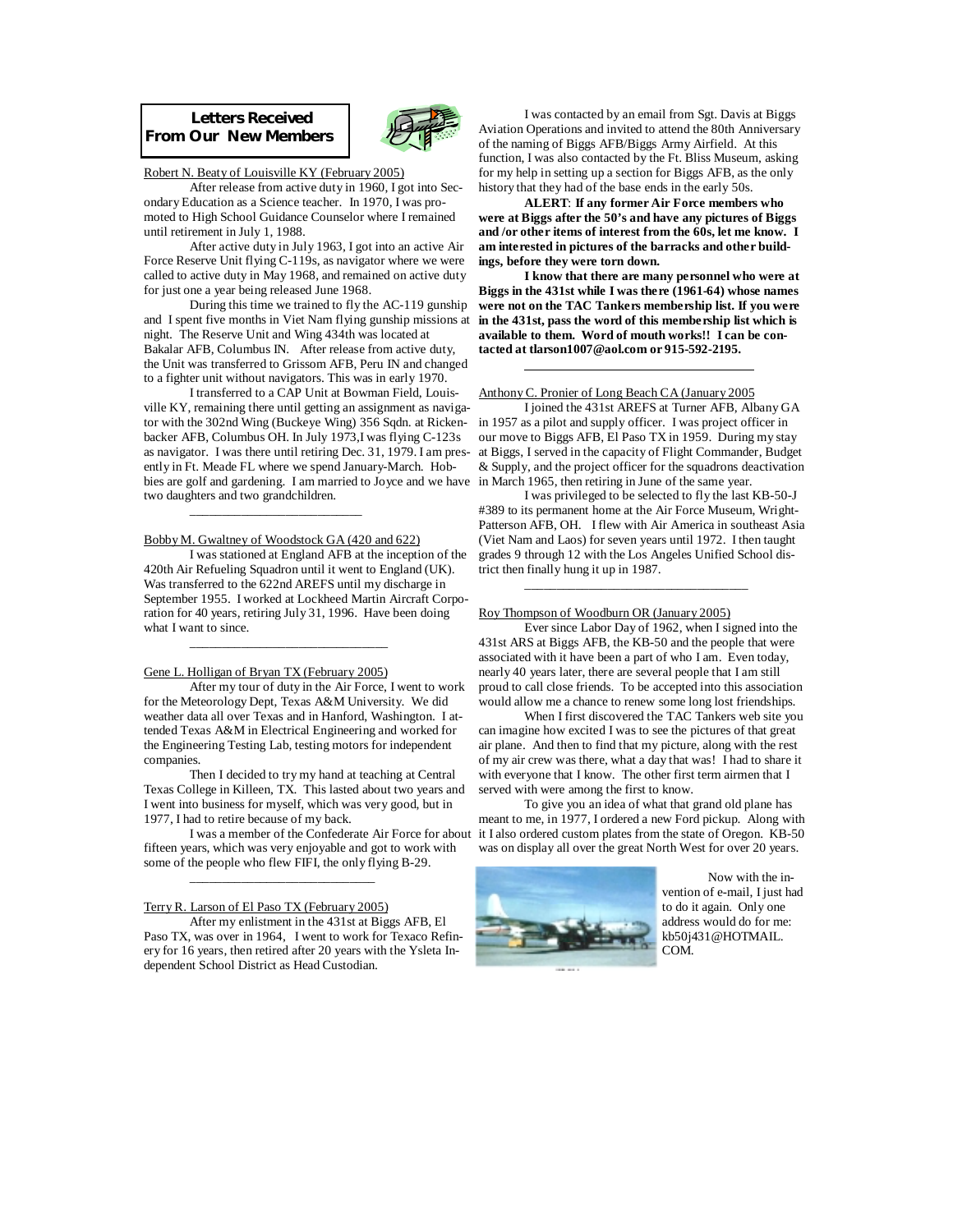#### Historian's Corner by John Bessette

#### **421st Wake Island Patch?**

We received a really good letter from Al Snyder, explaining the origins of the famous 'Wake Island Patch.'

 "I read the Tanker Tales and the picture of the Wake Island Patch. I was with the 421st at Yokota from 1962 until they broke up. Thus I spent a lot of time on Wake Island when they were bringing F-105s over. Here is the story of the patch as I know it.

 In 1962 or 63 (63 I think), I was a navigator on Wes "Killer" Cain's crew. Our co-pilot was Herb Hazen. We hung out either at the PanAm Club or the SAR bar. The SAR people were a Navy outfit out of Kwajalein Island. The 2 main crew members involved were Don Player and Chet Nightingale, both Navy lieutenant commanders. All of the 421st crews and the Navy guys became very good buddies. I visited Kwaj a couple of times and took Chet and Don back to Tokyo with us at least once.

 One night in the SAR bar, after drinking a couple "Big Orange" drinks, some one mentioned that we should have a patch to show we had served on Wake. One thing led to another and 2 patches came out of the group. One for the AF ( printed below), the other for the Navy. That one was very similar except along the top it said "Tropical Island Transport Service" (TITS) and on the bottom it said Wake and Kwajalein Islands. Under the drawing of Wake it had (name of outfit) USN. I forgot what their name was.

 Anyhow, Don Player took the drawings back to Kwaj to get 25 of each made. I saw the samples of them he had made, but never got one of either for myself. As you will recall about this time we got all the 105s to Yokota and the 100s to Clark and Vietnam so the 421st participation began to cut back. I was back on Wake for the last time in late 64 or early 65.

 As a result of cut back of AF missions out of wake, I never knew whether the patches became a reality or not. I can't think of any 421st crews who might know either."



*Enclosed were some pictures taken at Wake which were forwarded to me for the TAC Tankers Archives.*

#### **Air Medals in the 427th**

 I found an article on air refueling from the Airman Magazine (Feb 1963). In there, besides all the SAC stuff, was a description of the KB-50 units and operations, and among that was mention of two different Air Medal awards to our folks. Those of us who later flew in Southeast Asia remember that the Air Medal was mostly awarded for a certain number of combat or combatsupport missions, but in the era before then it was a very difficult award to get. But in both these cases it was very much deserved.

 The first case involved the 427th crew of Capt. Edward J. Petroski. Here's the citation for the award: Captain Edward J. Petroski distinguished himself by meritorious achievement while participating in aerial flight on 5 February 1962 west of Lajes Field, Terceira, Azores. On that date, as commander of a KB-50 tanker assigned the emergency refueling of a F-100 fighter, Cap tain Petroski displayed outstanding professional ability on the rendezvous, hookup and maintaining of his aircraft as a stable platform over an extended refueling track. The conduct of this mission in an emergency which could have resulted in loss of life and aircraft reflects credit on Captain Petroski and the United States Air Force.

 "The Flyer" newspaper at Langley AFB expanded on this by noting that a flight of KB-50s had received a "May Day" call on an inbound F-100 piloted by Capt. Joe Carter of Cannon AFB, New Mexico. He was 250 miles out from Lajes and running out of fuel. Petroski and crew made contact about 150 miles out, began a descending turn, and at 13,000 feet made a partial hookup. Carter got 1000 lb of fuel, which enabled him to make a normal hookup, thus saving himself and his aircraft.

 In a parade and ceremony at Langley on 13 October 1962, Petoski got his Air Medal. Just as important, really, the rest of his aircrew were awarded the Air force Commendation Medal. They were 1st Lt. John D. Fox, copilot; 1st Lt Allen L. Boquist, navigator; TSgt William C. Warner, flight engineer; and Airmen 2nd Class Gordon A. Deaver and Charles E. Earhart, both refueling operators. Personally, I believe they all should have gotten Air Medals as well, but the AF Commendation Medal was almost as hard to get back then. The second Air Medal mentioned in that 1963 article went to another 427th guy, but I do not yet have the information behind the deed. The article says:

 TSgt Robert C. Deivert, a KB-50 scanner from Langley AFB, VA, who has been credited with the "save" of a F- 104 for his rapid action. Sergeant Deivert's call for his pilot to dive when he noticed that the F-104 pilot had grown hypoxic and his expert manipulation of the drogue during the plane's rapid "toboggan" descent earned him the Air Medal.

Info I have notes that then SSgt Deivert was an instructor refueling operator in the 427th at least from 1956 through 1961, mostly on the George Ganjon crew. If anyone has more info on Bob Deivert and this incident, please contact me, and we'll round out his story in the next "Tanker Tales." I'll also happily take any more info about the Petroski incident.

 These tales I know are not the only "saves" we all made in our day. Each unit has its own rescues like these two. As I go through the unit histories I will probably find others to report. But please send me your remembrances of such emergencies. After all, that is why we toiled those many hours at weird speeds and altitudes, to get those fighters safely to their destinations!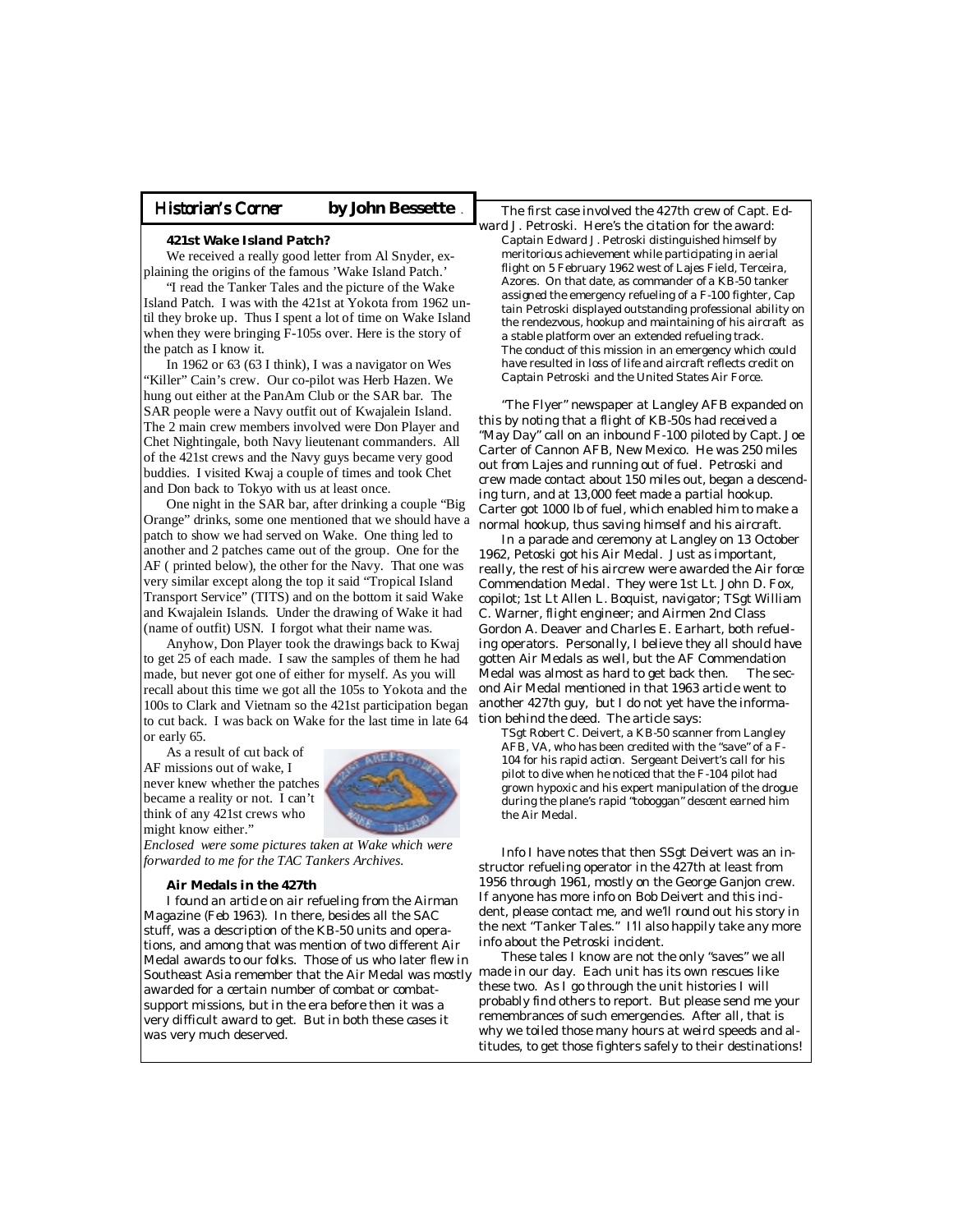### **Bermuda Cruise Update**

I have been in touch with Ginger Shriver of Warwick Travel in Newport News, VA regarding the progress of our Bermuda Cruise set for October 15-22, 2005 on the Horizon of the Celebrity Cruise Line. As of this writing we have 5 staterooms booked (Boyington, Jenkins, Raschke, Szanyi and Bud Wede). There were several others who indicated during the holiday card exchange that they were planning on going.

 Remember that June 10 is the deadline for registration and August 1 is when the balance is due There is a required deposit of \$250. **Celebrity Cruise Lines**-The ship Horizon

#### Dates **October 15, 2005**-7days

 Leaves **Philadelphia, PA** going to St. George, Hamilton and back to Philadelphia by Oct. 22.

#### **Rooms blocked**:

10 cabins in category 9-inside (\$816.75 )

10 Cabins in category 4-outside (\$926.25)

 5 Cabins in category 8-outside-restricted view (\$ 826.75) Fees already include the port charges of \$241.75. Figures

shown are per person. In order to hold these cabins, Bo Ault, the TAC Tankers treasurer sent a refundable deposit of \$25 per room to Ginger.

 Give Ginger a call at 757-599-3011 and select your cabin. They will expand the block if needed. This date (Oct. 15-22) had the very best rates we could find, trust me!

 If you have an internet server, you may want to go to any of the travel websites (www.Travelocity.com, www.orbitz.com, etc) and log in **cruises**-Celebrity Cruise Lines– and view the floor plans or Ginger may be able to send you a copy of the ship's floor plans. The AAA offices also carry booklets on each of the cruise lines (we have one).

 Were YOU one of those many crew members who flew into Bermuda during those refueling days???. It might be fun to see how it looks now. If you know of any of your buddies in TAC Tankers who were there, get a group together. Memories are meant to be had!



### Slow Dance

Have you ever watched kids On a merry-ground? Or listened to the rain Slapping on the ground?

 Ever followed a butterfly's erratic flight? Or gazed at the sun into the fading night? You better slow down. Don't dance so fast. Time is short. The music won't last.

Do you run through each day On the Fly? When you ask "How are You?" Do you hear the redone Do you lie in your the fun of getting there. bed With the next hundred chores Running

through your head? You better slow down. Don't dance so fast. Time is short. The music won't last.

Ever told your child, We'll do it tomorrow? And in your haste, Not see his sorrow? Ever lost touch, Let a good friendship die Cause you never had time To call and say, "hi!" You better slow down. Don't dance so fast. Time is short. The music won't last.

ply? When the day is somewhere, You miss half When you run so fast to get When you worry and hurry through your day, It is like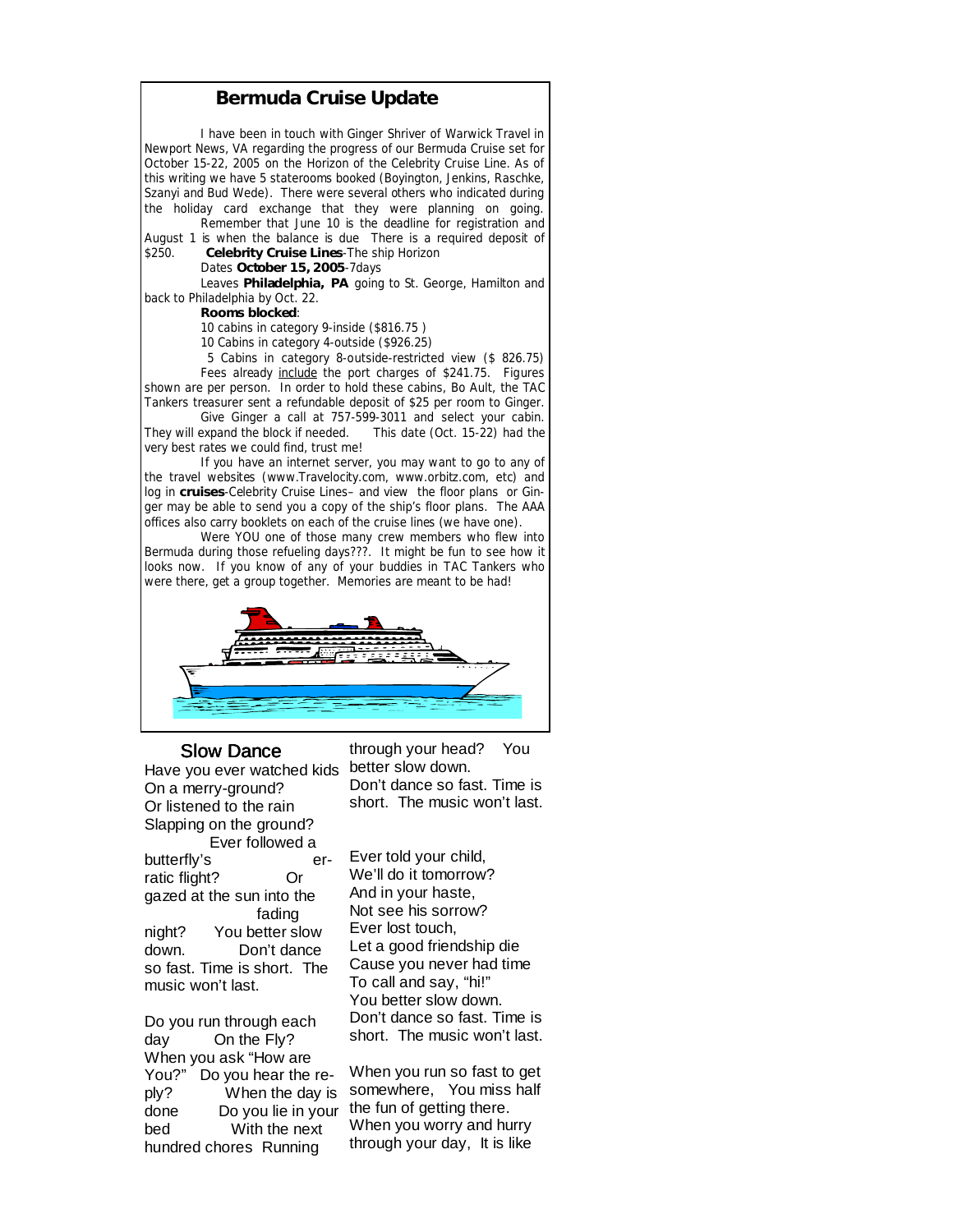

# **BOOKS REVIEW By Nate Hill**

Last October Ted Clisby (427) was very gracious and asked me to ride with him in his Beech Debonair to the Aviation Cadet Reunion in Eureka Springs, AR. While doing what I do best, I talked to a former Cadet from class 53-F who was one of our customers and a very talented author whose name is Mark Berent.

 Mark has written 5 books about Viet Nam from early '60s to finish, from south to north, air and ground, Army and Air Force, and everything in between. These books are combat fiction, but written with plenty of hands-on experience which I will discuss later. The books follow the three main characters for the entire time. Court Bannister starts as an Air Force captain flying F-100s out of Bien Hoa on close air support missions in the south, then he progresses through F-4s over Hanoi and ultimately into B-52s at the end of the war.

 Toby Parker starts as a young 1st Lieutenant on classified courier duty riding in O-1s. His pilot is shot on one of the first missions and he learns very quickly to fly the Bird Dog from the back seat. Toby gets some high level recognition from that mission and goes back to the States for pilot training. Then back to VN to "do the business".

 The third character is Wolf Lochert who is an Army Lt Colonel in Special Forces. Wolf is the epitome of a Green Beret who is always ready to go out in the weeds to "chase Charlie and his buddies". He was even involved in the Son Tay raid. Mark weaves a hair raising tale of these three guys and many others through the five books. I suggest you read them in order which is: 1) Rolling Thunder, 2) Steel Tiger, 3) Phantom Leader, 4) Eagle Station, and 5) Storm Flight.

 Now about the author: Mark Berent served in the Air Force for 20 years retiring as a Lt Col. He has logged 4350 hours of flying time, over 1000 of them in combat during 3 tours in Viet Nam. He earned the Silver Star, 2 DFCs, over two dozen Air Medals and numerous other "fruit salad". As a captain he flew 265 missions in the F-100 in 1966 from Bien Hoa.

 While off duty he flew with FACs in their O-1 aircraft to better understand the war. He also spent much time with the Special Forces in III Corps Mike Force including going on patrol with them in the Loc Ninh area. He flew over 200 missions in F-4Ds out of Ubon, Thailand first as a flight commander in the Night Owls Squadron and then as commander of the famous Wolf FACs. Both units flew over North Vietnam and all of Laos. Berent spent hundreds of hours over the Ho Chi Minh trail both as a night strike pilot and as a fast FAC controlling strikes against guns and trucks he found on the trail.

 As a Lt Col he served from July '71 to August '73 as air attache in the US Embassy Phnom Penh, Cambodia. While there, besides flying hundreds of hours in the U-10 and C-47 gathering vital intelligence he also logged time with the Khmer (Cambodian) Air Force in their T-28, O-1, UH-1 and AC-47 aircraft. After reading the books, if you would like to have more info on Mark let me know and I will be happy to put you in touch with him.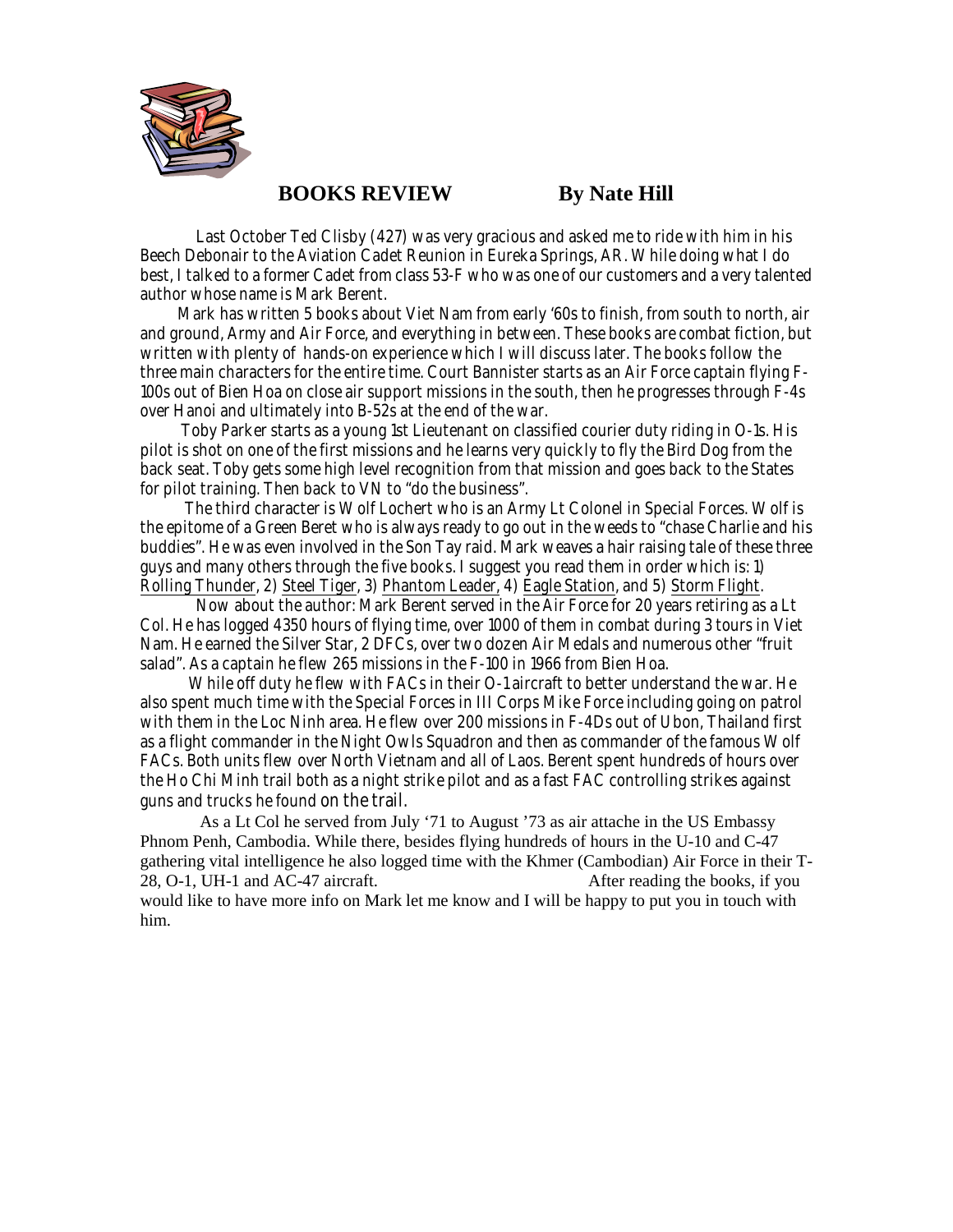# **Update on the PIMA Project**

 Recently the TAC Tankers received a letter from Daniel J. Ryan, Executive Director of the Arizona Aerospace Foundation at the Pima Air and Space Museum. It began with "Do you have any uncommitted funds in your year-end giving budget?" It seems they are beginning a new expansion project called the Spirit of Freedom hanger. Support has come from the local voters.

 We have tried to keep our members abreast of the situation with Pima in regards to our KB-50 which is housed at this complex.

On 19 February 2005, our organization responded with the following letter:

"Dear Mr. Ryan,

We of the TAC Tankers Association are in receipt of your undated letter soliciting monetary donations to the SPIRIT OF FREEDOM hanger matching grant program. As your records will show, our organization has donated several thousand dollars in recent years specifically for use in restoring the KB-50 aircraft in your display inventory.

 We have from time to time inquired as to a timetable for restoring this particular aircraft. Responses have often been slow in coming. To our knowledge no definite plan has been developed to restore this aircraft much to our disappointment. The amount of money required for the work has increased from an initial estimate of \$5,000 in the year 2000 to more than \$12,000 in the latest estimate. It is our understanding that the only restoration accomplished to date is replacement of landing gear tires.

 We bring this to your attention because of the impact it has on our membership with respect to further donations to the Pima Air and Space Museum. At our 2004 reunion, the membership voted to withhold any further donations until the restoration of the KB-50 was undertaken and a firm timetable established for completion of the work. In essence we want to know that the funds earmarked for this project which includes our donations are being utilized for that purpose and in a timely manner. At present we have no assurance of this.

 TAC Tankers Association has over 600 active members, all of whom served in KB-50 units in various capacities. Our membership has always been very forth coming in donating money to worthwhile projects related to preserving the history of tactical air refueling. We consider the restoration of Pimas's KB-50 a high priority project. For this reason we will withhold any consideration of donating funds to the SPIRIT of FREEDOM project until we see tangible results on the KB-50 restoration

 We trust you will be understanding of out position in this matter. We welcome your response at any time and would appreciate further word regarding the use of our previous monetary donations earmarked for the KB-50.

Sincerely, Daniel R. Weber

Chairman, Board of Governors TAC Tankers Association, Ltd.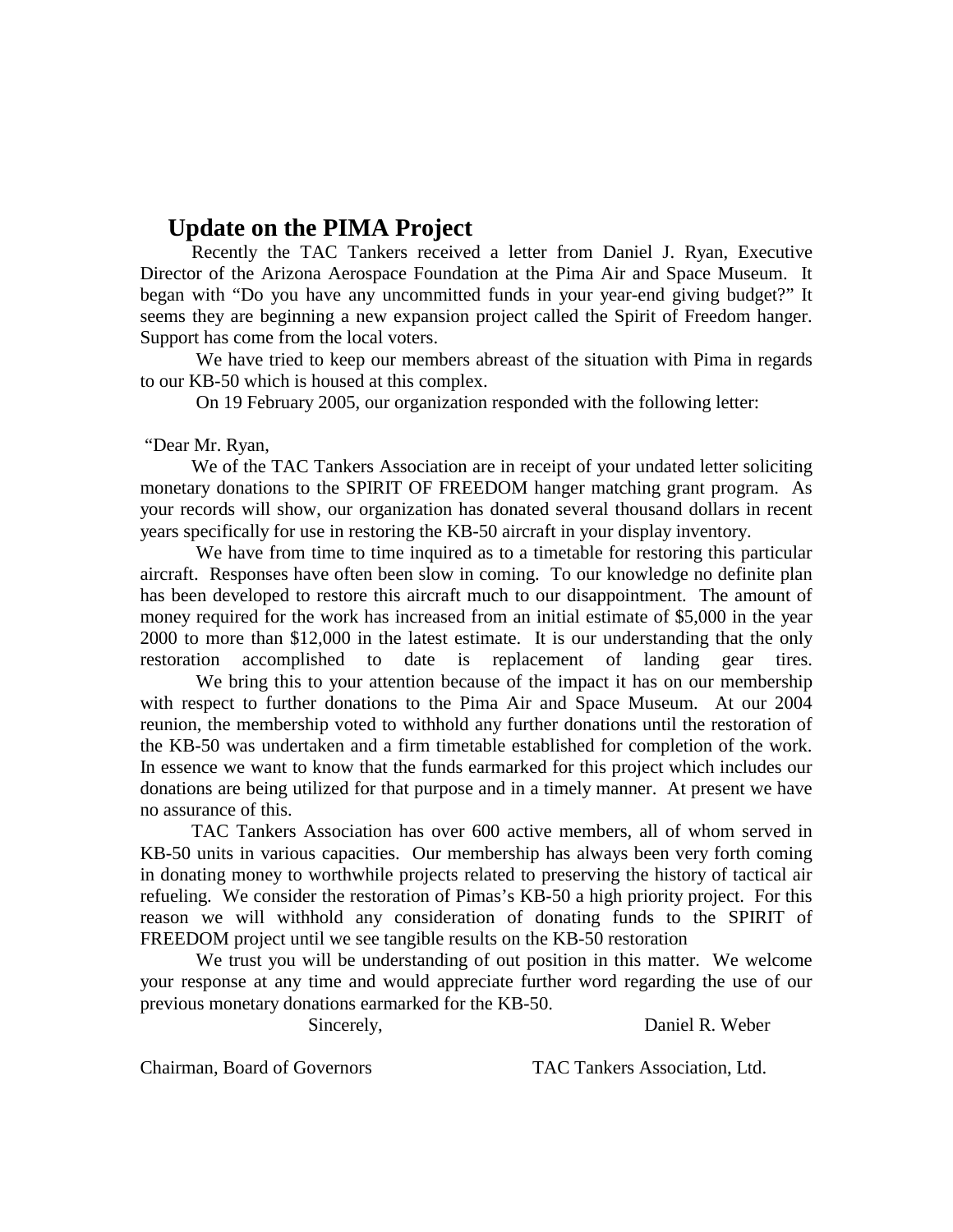# The Truth About War By Ralph Peters

*(This article was published in the New York Post on Feb. 6, 2005 and sent to us by T.O. Williams (429, 421)*

 In San Diego on Tuesday, I had the privilege of sitting beside Lt.Gen. Jim Mattis, a Marine who knows how to fight. We were on a panel discussing future war. And Gen Mattis, a Marine to the marrow of his bones, spoke honestly about the thrill of combat.

 Mattis has commanded at every level. In Desert Storm, he led a battalion. In Afghanistan and then in Iraq, he led with inspiration and courage. Everyone on our panel had opinions about war, but that no-nonsense Marine knew more about it than the rest of us combined.

 In the course of a blunt discussion of how our military has to prepare for future fights, the general spoke with a frankness that won the hearts of the uniformed members of the audience. Instead of trotting out politically correct cliché's, Mattis told the truth: "You go into Afghanistan, you got guys who slap women around for five years because they didn't wear a veil -it's a hell of a lot of fun to shoot them."

 The language wasn't elegant. But we don't need prissy military leaders. We need generals who talk straight and shoot straight, men who inspire. And I guarantee you that any real Marine or soldier would follow Gen. Mattis.

 What was the media's reaction? A B-team news crew saw a chance to grab a headline at the military's expense (surprise, surprise). Lifting the general's remarks out of context, the media hyenas played it as if they were shocked to learn that people die in war. Combat veterans are supposed to be tormented souls, you understand. Those who fight our wars are supposed to return home irreparably damaged.

 Hollywood's ideal of a Marine is the retired colonel in the film "American Beauty," who turns out to be a repressed homosexual and a murderer. Veterans are supposed to writhe on their beds all night, covered in sweat, unable to escape their nightmares.

War does scar some men. Most vets, though, just get on with their lives – scratch a veteran looking for pity and more often than not you'll find a supply clerk who never got near a battlefield. And some who serve—the soldiers and Marines who win our wars—run to the sound of the guns, anxious to close with the enemy and kill him. They may not love war itself, but they find combat magnetic and exhilarating. They like to fight.

 That's fine in movies featuring Brad Pitt as a mythical Greek hero. But God forbid that a modern-day Marine should admit that he loves his work.

 Well, Marines and soldiers don't serve full careers because they hate their jobs. In peace or war, the military experience is incredibly rich and rewarding. And sometimes dangerous. Goes with the territory. But for most of the young infantrymen in Iraq, their combat experience will remain the highpoint of their lives. Nothing afterward will be as intense or exciting. And they will never make closer friends than they did in their rifle squad.

 Gen. Mattis may have been unusual in his honesty, but he certainly isn't unusual in our history.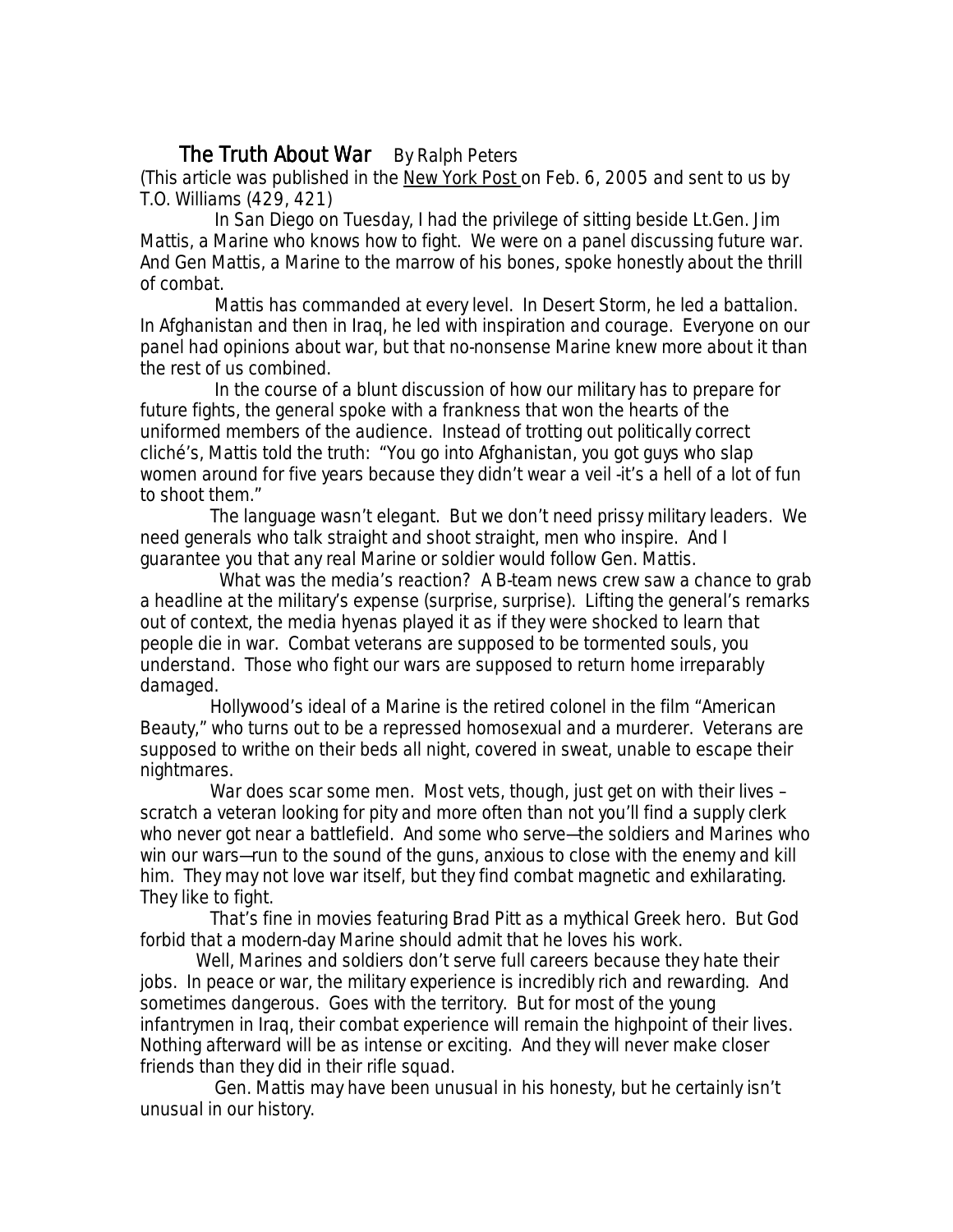We picture Robert E. Lee as a saintly father figure, but Lee remarked that it's good that war is so terrible, since otherwise men would grow to love it too much. He was speaking of himself. Andy Jackson certainly loved a fight, and Stonewall Jackson never shied from one. Sherman and Grant only found themselves in war.

 We lionize those who embraced war in the past, but condemn those who defend us in the present. George S. Patton was far blunter than Jim Mattis—but Patton lived in the days before the media was omnipresent and biased against our military. The hypocrisy is stunning. Gen. Mattis told the truth about a fundamental human activity—war— and was treated as though he had dropped a nuclear weapon on an orphanage. Yet when some bozo on a talk show confesses to an addiction or a perversion in front of millions of viewers, he's lionized as "courageous" for speaking out. Sorry. It's men like Jim Mattis who are courageous. The rest of us barely glimpse the meaning of the word.

 Had Gen. Mattis collapsed in tears and begged for pity for the torments war inflicted on him, the media would have adored him. Instead, he spoke as Marines and soldiers do in the headquarters tent or the barracks, on the battle field or among comrades. And young journalists who never faced anything more dangerous than a drunken night in Tijuana tried to create a scandal.

 Fortunately, Lt.Gen. Mattis has three big things going for him: The respect of those who serve; The Marine Corps, which won't abandon a valiant fighter to please self-righteous pundits whose only battle is with their waistlines; and the fact that we're at war. We need more men like Mattis, not fewer. The public needs to hear the truth about war, not just the crybaby nonsense of those who never deigned to serve our country.

 In my own far humbler career, the leaders I admired were those who had the killer instinct. The soldiers knew who they were. We would have followed them anywhere. They weren't slick Pentagon staffers anxious to go to work for defense contractors. They were the men who lived and breathed the warrior's life.

 Table manners don't win wars. Winning our nation's battles demands disciplined ferocity, raw physical courage—and integrity. Jim Mattis had those qualities in spades. Semper Fi, General!

*Ralph Peters is a retired Army officer and the author of* "Beyond Baghdad: Postmodern War and Peace."